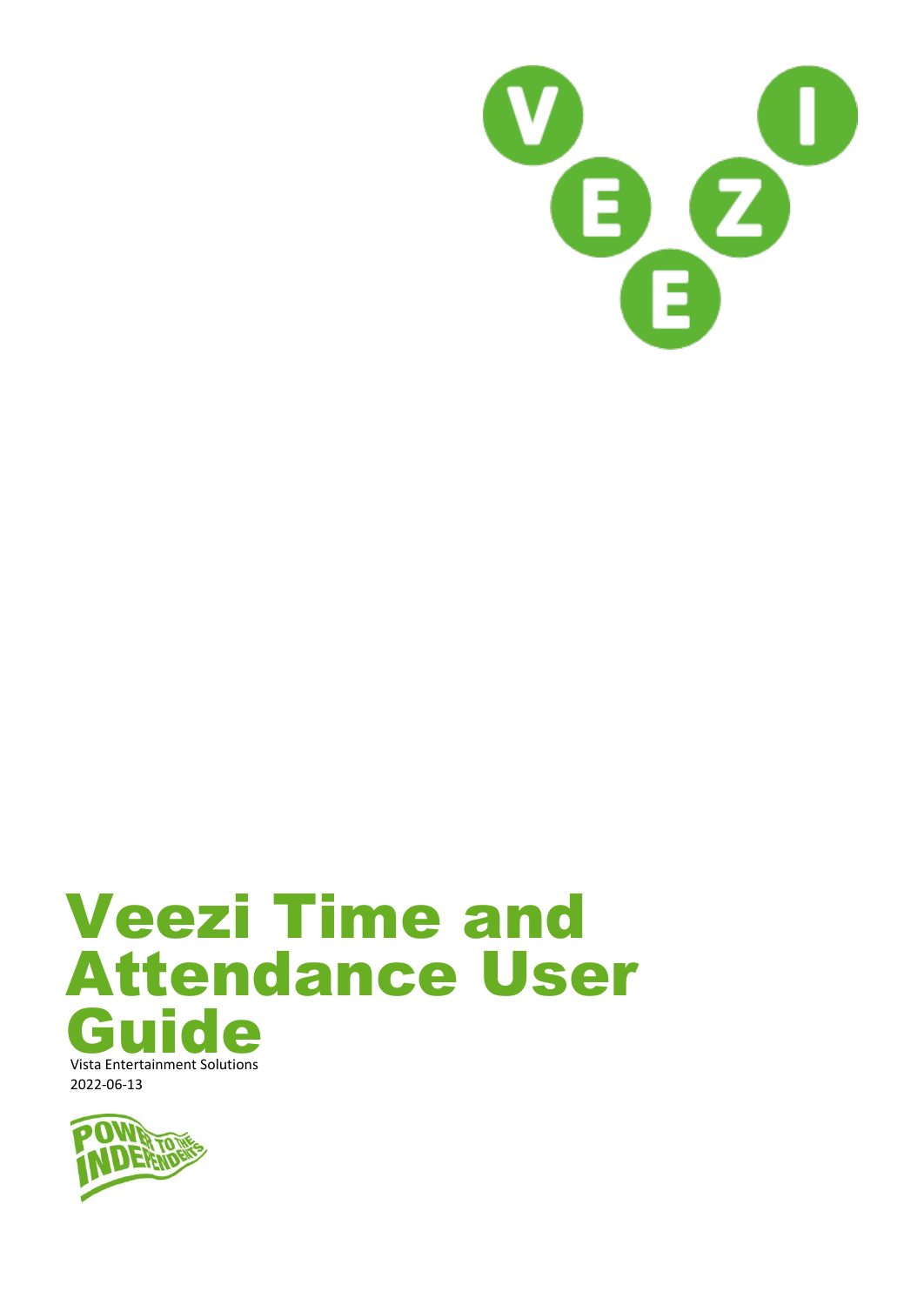# <span id="page-1-0"></span>**Copyright Notice**

Copyright © 1996-2022 Vista Entertainment Solutions Ltd. All rights reserved.

Veezi is a Registered Trademark of Vista Entertainment Solutions Ltd. All rights reserved.

Trade Secret Information of Vista Entertainment Solutions Ltd, 1996-2022. This program is protected by licensed terms applicable to New Zealand and International copyright laws.

The software contains proprietary information of Vista Entertainment Solutions Ltd; it is provided under license terms, which must be accepted prior to use of the software. These contain restrictions on use and disclosure, and it is also protected by copyright law. Reverse engineering of the software is prohibited.

No part of this publication may be reproduced, stored in a retrieval system, or transmitted in any form or by any means, electronic, mechanical, photocopying, recording or otherwise without the prior written permission of Vista Entertainment Solutions Ltd.

Microsoft Word, Microsoft Office, Windows®, Windows95™, Windows98™, Windows2000™, Windows2003™, WindowsXP™, Windows NT®, Windows Vista™, and Windows 7™ are trademarks of Microsoft Corporation.

> **Vista Entertainment Solutions Ltd** PO Box 8279, Symonds St, Auckland, New Zealand. Ph: +64 9 984 4570 Fax: + 64 9 379 0685 Website: http://www.vista.co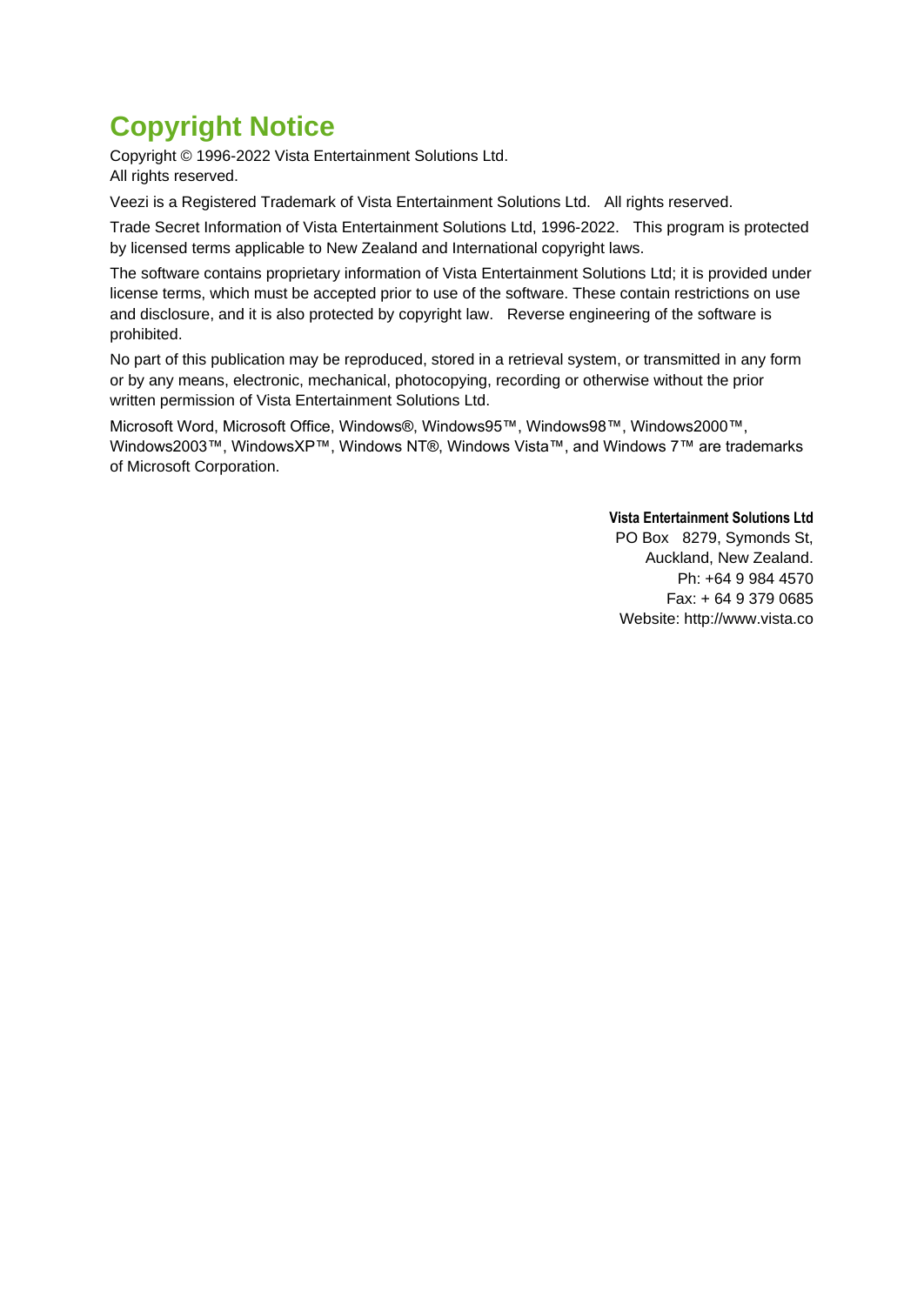# **Contents**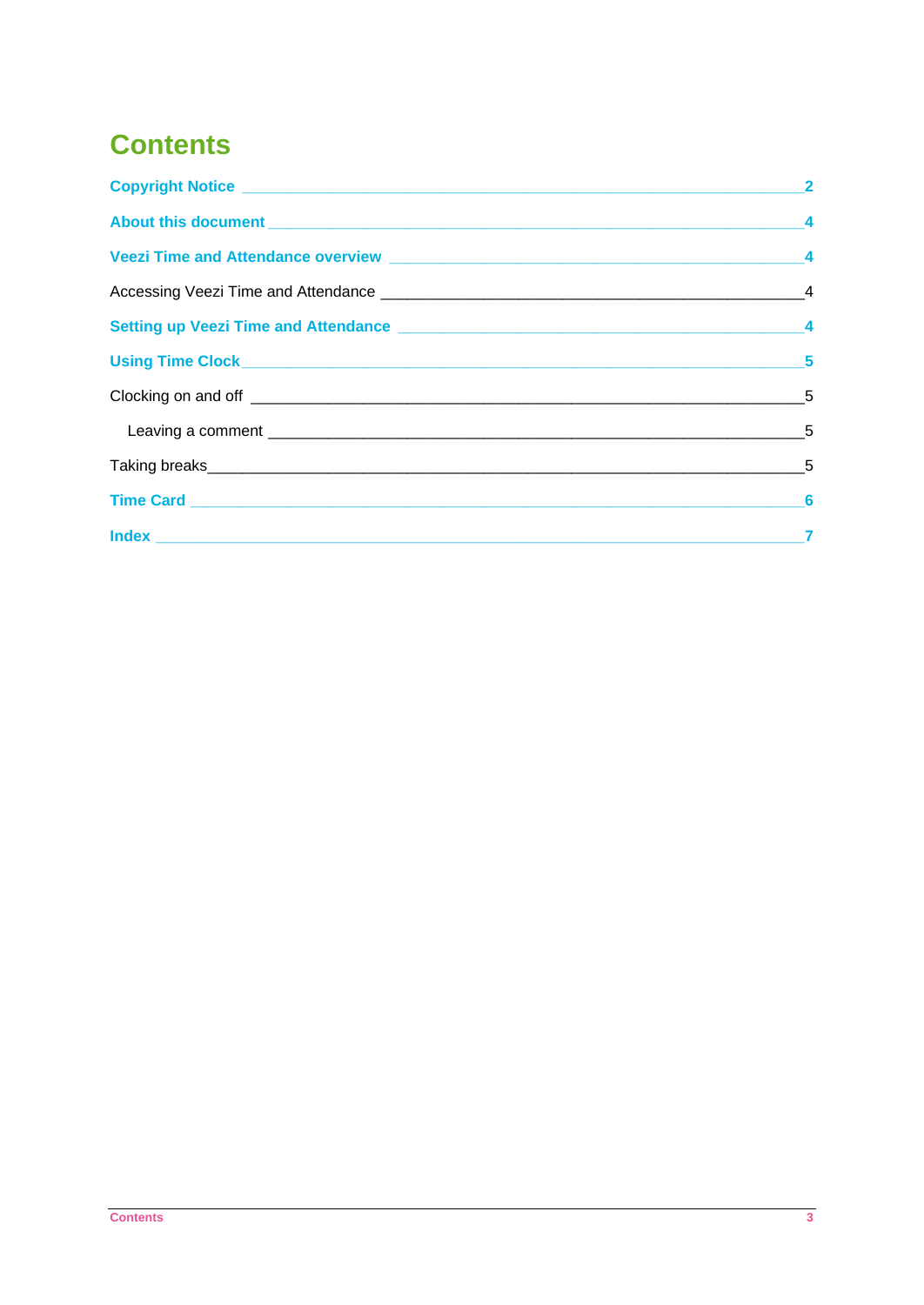# <span id="page-3-0"></span>**About this document**

This guide explains how best to use **Veezi Time and Attendance**. In it, you'll learn how to access the web application and use the two main areas: **Time Clock** and **Time Card**.

# <span id="page-3-1"></span>**Veezi Time and Attendance overview**

The Veezi **Time and Attendance** module helps you keep track of the shifts worked by your employees. It lets them record when they clock in and out and when they take their breaks. As a manager, you can then log in yourself to review the shifts, make any necessary changes, and approve them for payment.

The module consists of two areas:

- **Time Clock** used by employees to clock in and out of a shift and to record breaks.
- **Time Card** used by managers to review time cards for their employees. You can create new time cards manually and approve shifts when they get created.

#### <span id="page-3-2"></span>**Accessing Veezi Time and Attendance**

Time and Attendance is a web app that you can access from any supported web browser.

You'll need to log in as the manager once each day before the day starts to kick things off, so we recommend having a dedicated machine available. This means you only have to log in once a day and all your employees will have the same point of contact for clocking on and off and taking breaks.

Time and Attendance automatically logs you out after 20 seconds of inactivity, so you don't have to worry about people forgetting to log out or using the wrong account.

## <span id="page-3-3"></span>**Setting up Veezi Time and Attendance**

To get start with Veezi Time and Attendance, all you need to do is turn it on in Back Office and you'll be ready to go.

- 1. Log in to your **My Veezi** account.
- 2. Go to **Additional Modules**.
- 3. Scroll down to the **Time and Attendance** section.
- 4. Click **Install** next to the site where you want to use Time and Attendance.
- 5. Click **Enable Time and Attendance**.

**Note**: Veezi Time and Attendance is run separately at each site. You'll need to repeat the above steps for each site where you want to use it.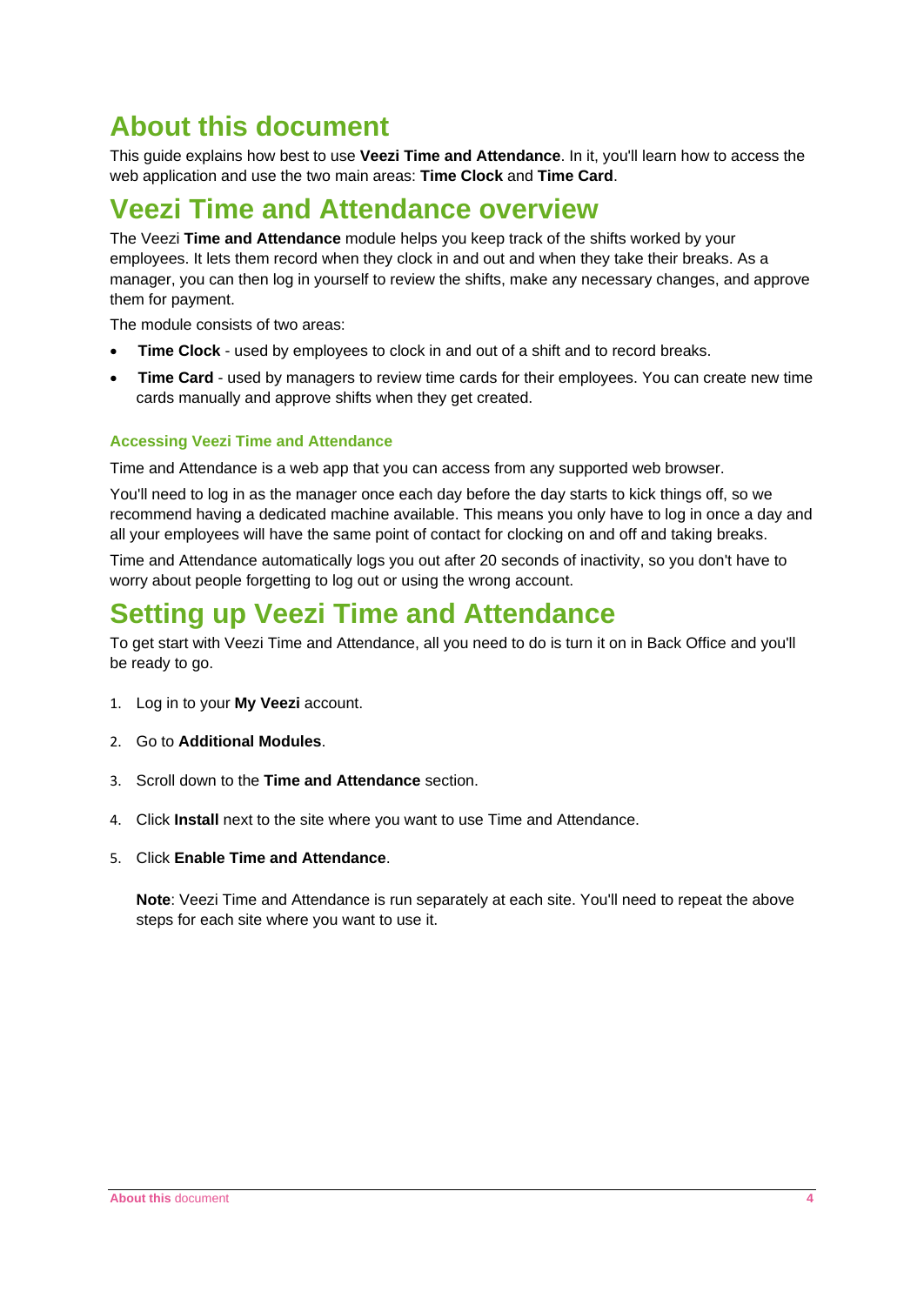# <span id="page-4-0"></span>**Using Time Clock**

As a valued employee at your local independent cinema, you want to make sure that the time you spend at work is recorded accurately and efficiently.

You'll use **Time Clock** to record when you start and end a shift, and when you take breaks. This means your manager can easily keep track of everyone's hours, and helps to make sure you're all paid accurately and on time.

Use your POS credentials to log in to Time Clock. Your cinema might want to use a single dedicated machine shared between coworkers, so remember to log out after you're done. Don't worry if you forget though; Veezi automatically logs you out after 20 seconds of inactivity.

#### <span id="page-4-1"></span>**Clocking on and off**

To record a shift at work, you need to clock on when you start and then clock off when you're done.

1. Log in to **Veezi Time and Attendance**.

**Note**: If you're the first person to log in for the day, you'll need to get your manager to give their credentials first. This only needs to happen once a day.

2. Click **Clock On**.

The shift timer starts.

- 3. Log yourself out, or wait 20 seconds for the app to log out for you.
- 4. When you've finished your shift, log in again and click **Clock Off**.

A summary of your shift is displayed. Take a look and make sure it's all correct. If you notice anything you don't expect, leave a comment for your manager.

#### <span id="page-4-2"></span>**Leaving a comment**

If you need to let your manager know about anything that impacted your shift, feel free to leave a comment. You can do this at any point during your shift or just after you clock off.

- 1. Log in to **Veezi Time and Attendance**.
- 2. Click **Leave Comment**.
- 3. Enter your comment and click **Done**.

Your manager will be able to see the comment when they log in to review your shift and make any necessary changes.

#### <span id="page-4-3"></span>**Taking breaks**

If you're scheduled to work a longer shift, you're probably also taking breaks. Even if you don't get paid for your breaks, you still need to log the start and end times in Time Clock so your manager knows who's where at what times.

- 1. Log in to **Veezi Time and Attendance** after you've already clocked on and are in the middle of a shift.
- 2. Click **Break**.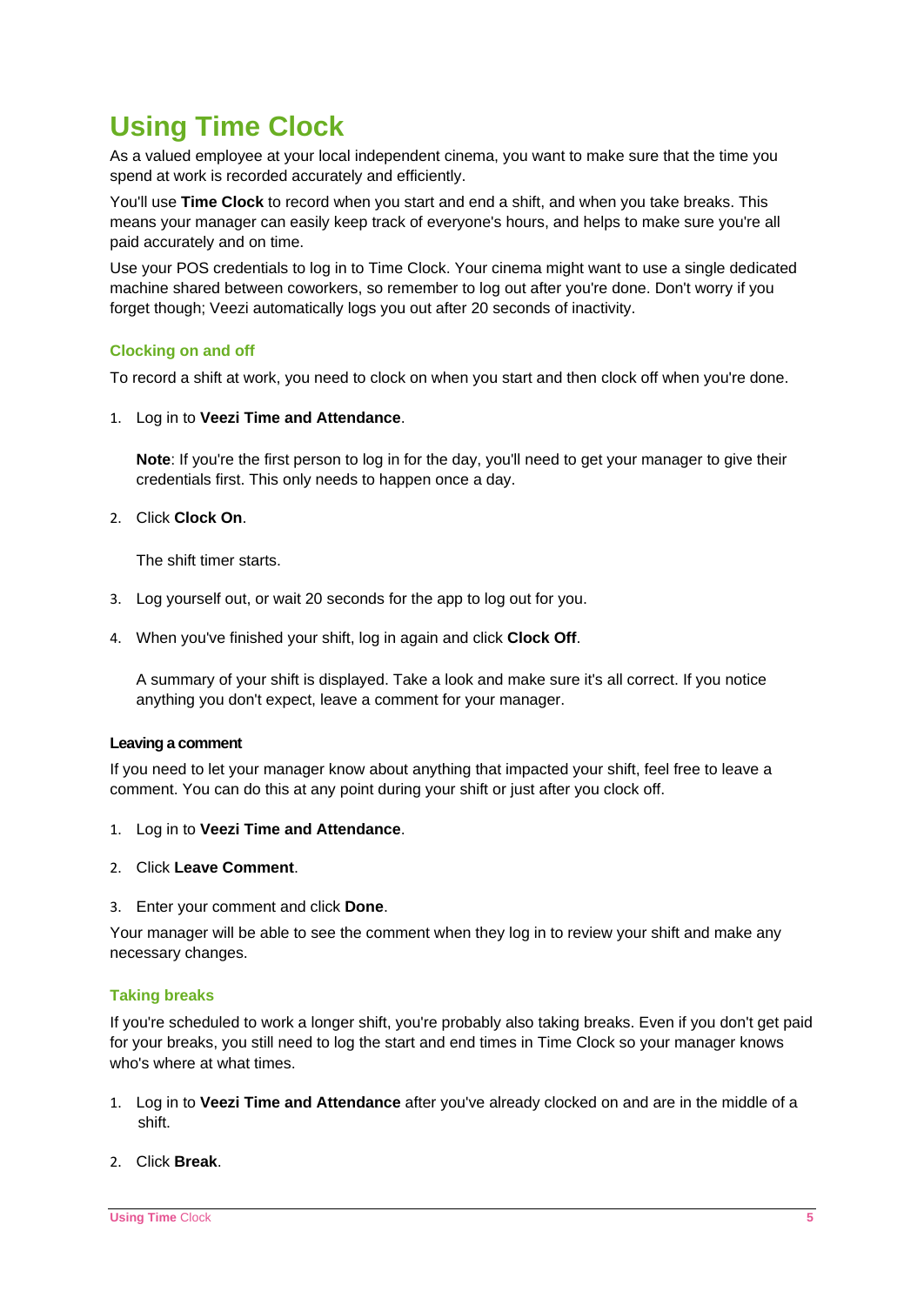3. If you've been set up to have more than one type of break (for example, both paid and unpaid), select the type of break you're taking.

The break timer starts.

- 4. Log out.
- 5. When you've finished your break, log in again and click **Resume Shift**.

The break timer stops and the shift timer resumes. Remember to clock off from your shift when you've finished work.

## <span id="page-5-0"></span>**Time Card**

As a manager, you'll use **Time Card** to see all of the shifts logged by your employees so you can review and approve them.

Each recorded shift for an employee displays in Time and Attendance as a time card. You can view shifts in two places in the application:

• The **Shift** tab shows all shifts logged by all employees.

*Tip! Use the fields at the top of the grid to filter shifts: change the date range or select a specific status or cinema to view shifts for.*

• The **Time card** tab lets you select an employee to see all the shifts they've logged and some summary values.